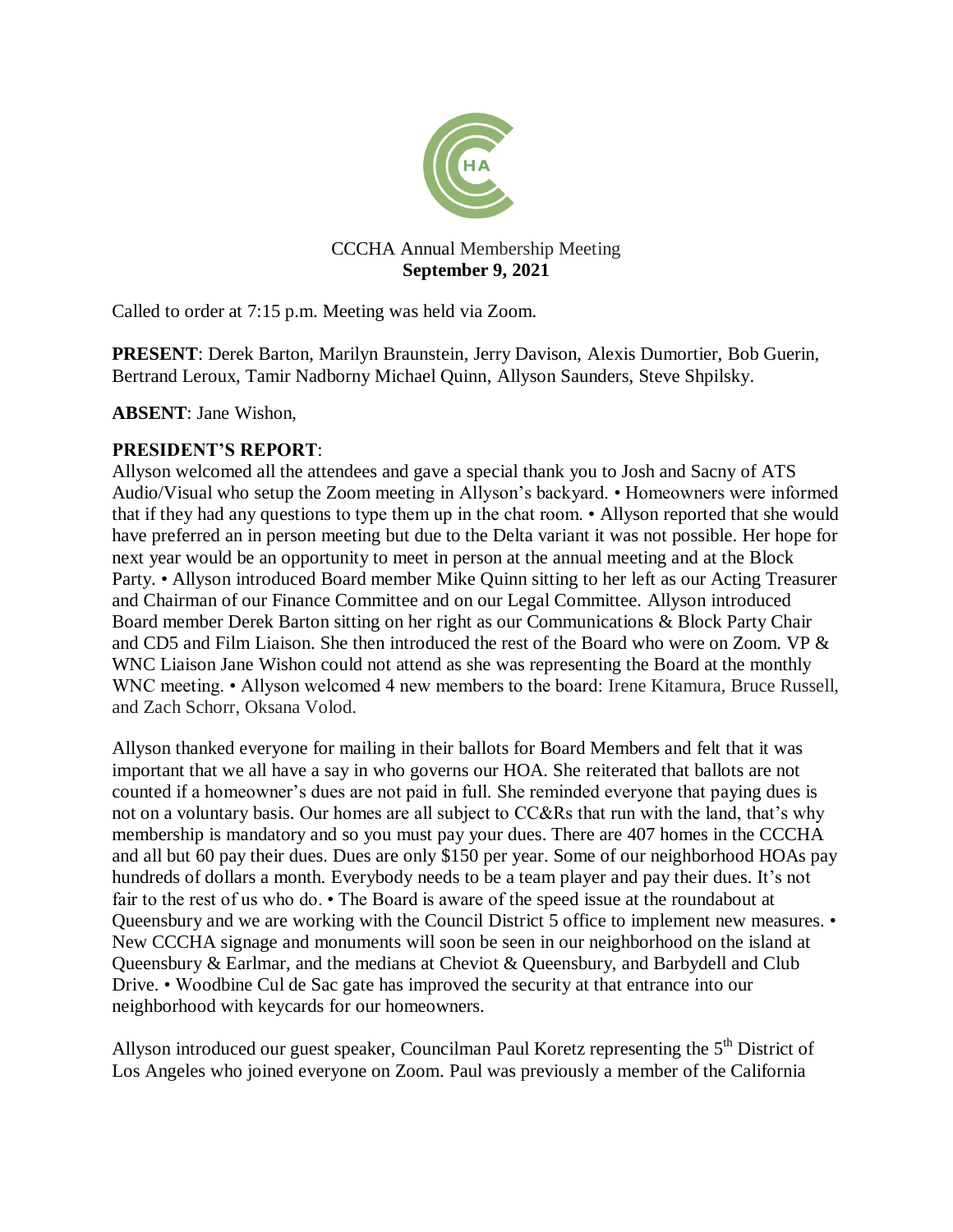State Assembly and the West Hollywood City Council. Paul is serving in his last year on the City Council and is running for Los Angeles City Controller in 2022.

Paul thanked Allyson and discussed the following topics:

- 1) Bill SB9 and SB10. Paul asked all of us who want to keep our family neighborhood, to call our Senator and oppose to these two bills.
- 2) The homeless crisis is a key urgency for the city. More and more people are living on the street. A key initiative is to try and get the homeless to live with estranged family members. The city will contact the family and pay for the transportation. So far this has been successful. Lots of organizations are working on family reunification.
- 3) Traffic safety in our district has been a problem with street racing. A fatality occurred at the corner of Olympic and Overland. We need to change the current rule which says that we cannot enforce the current speed limit if a survey has not been done.

Council Member Koretz took several questions from our homeowners:

Question: Does dense housing take into consideration the drought issue we are facing? Answer: Not as I know, but it should be. We need to make sure we will have water in LA in the years to come. Building density is not the answer, mainly affordable housing. Better to use commercial streets where there is now less commercial activity and propose legislation to convert office buildings to residential.

Question: It seems that measures to control the current drought have been lifted? Answer: It is a voluntary measure but has not been lifted. There is a plan to clean water, to make drinkable water. This conversation is the best and less expensive option. No other choice or we will have water restriction.

Questions: Can we get clarity on the speed limit and speed racing in our neighborhood? Can street racers be arrested if they drive over the speed limit? Answer: Yes, police officers will find a way to arrest, but as mentioned before, this is difficult to enforce the speed limit if a survey has not been done.

Question: Regarding ocean water, is there a Desalinization plan? Answer: It is better to clean water and conserve the water we have. Desalinization will be a very expensive proposition. Question: Since our LA mayor has been recruited by the White House to be the liaison to India, when does he leave and who will be his replacement? Answer: Current mayor is already in an "Ambassador School." He will leave his office soon. The council will appoint someone who will not run for mayor so as not to have an advantage over others who want to run for this position at the next election. The new appointment will be in October 2021.

Allyson thanked Paul Koretz for joining us tonight. Paul said that he always appreciates the opportunity to talk to us and answer questions.

Allyson continued with her **PRESIDENT'S REPORT**: FENCES & HEDGES in our front yards. CCCHA rules mandates the height of fences in the setback area to be no more than 30" above grade. Hedges are to be no more than 36" above grade. • TREES: For safety reasons this is your responsibility to trim your trees in the backyard, even more in these drought conditions, especially when your trees are touching electrical wires and transformers. If you cannot do it yourself, the power company will come and do it. • NEIGHBOR DISPUTES: regarding your neighbors' barking dog, or people putting their dog's waste in your trashcan instead of their own,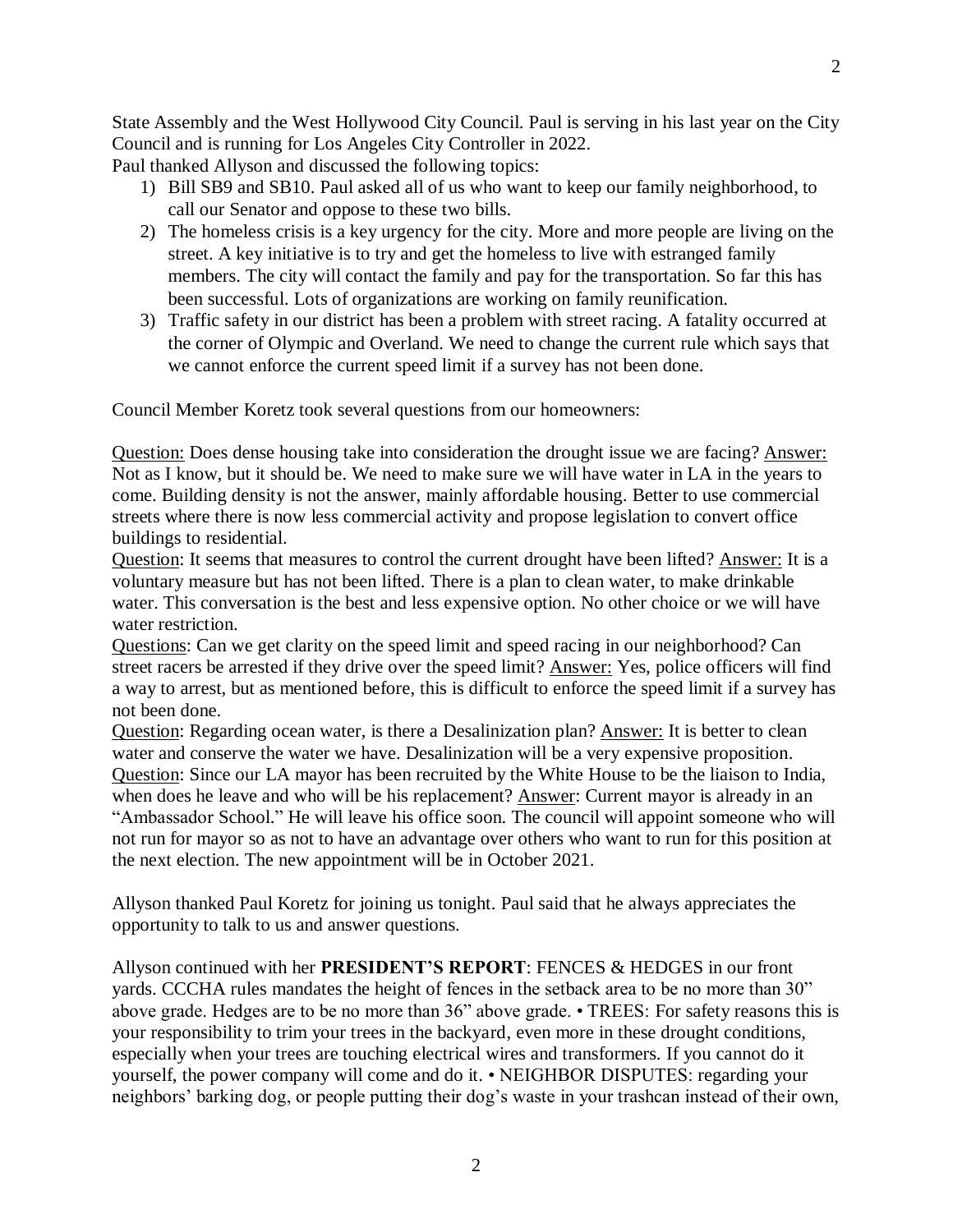or the cleanliness of your neighbor's front yard, this is not a Board responsibility to deal with these issues. Please have a polite discussion with your neighbor first to resolve them. Then we may help as we have in the past to motivate people to mow their lawn and keep up the beauty of our neighborhood. • JUNK: If you have bulky items that you want to dispose of, please call 311. They will schedule a time with you to pick it up. Don't just put it on the street and wait. Keep the street and your property clean.

### **TREASURER'S REPORT (**Mike Quinn – Acting Treasurer):

You have received the financial package with 2020 actuals and budget, plus approved budget for 2021. • Paid dues are up versus 2019 (+ 20%) due to our successful digital billing and enforcement. • Other 2020 revenues were down: architecture fees down by 50%, filming down 40% during these Covid years. No sponsorship income from Block Party since it was cancelled due to Covid. Lastly, homeowner transfer fees are up. Expenses are up (without taxes) but we are managing the situation. Budget is based on baseline of prior years. Our largest item on the P/L is for our security patrols as the Board agreed and approved due to demands by our homeowners.

Question from CCCHA Owner: Why we do not go after people who are not paying their dues? Allyson's answer: The Board has chosen not to sue our neighbors in order to place a judgment lien on properties in arrears. We agree with you that not paying their dues is not fair to rest of us who do. CCCHA dues are only \$150 per year, and we may have to increase them due to our expenses going up like our insurance and for our new architect who reviews the new building plans in our neighborhood.

Question: Is there a regulation regarding motor home parking on the street? Answer: Alyson did not believe we do not have regulations in our CC&Rs. Allyson asked the questioner to contact her after the meeting to discuss further.

Question: Why do we keep high reserves? Allyson's answer: The reason is that we have had litigation in the past making it prudent to have reserves set aside. Litigation cost money. Since people know we have this reserve set aside, they're not so eager to jump into frivolous lawsuits. Since we now have a more harmonious neighborhood, we are starting to use those reserves to pay for additional security patrols, especially since revenue is down.

Question: Why don't we have more of a police presence in our neighborhood since people are speeding through our streets? Allyson's answer: We welcome their presence and have asked for it to help cut down on people speeding and who don't stop for our stop signs, and who don't give the right of way in our roundabout, but ultimately this is decision of our local police to come. Question: Why do we not charge more to the developers for the architecture fees? Allyson's answer: We *are* charging more and have implemented a fee for re-submissions.

## **SAFETY COMMITTEE**:

Our Safety Chair, Tamir Nadborny joined by Vernon Rosado of APS security gave us an update. • The more people subscribing to APS services for their own home, the more patrols we will have in our neighbor. Anyone in our HOA, even if you're not an APS client can call APS 24/7 at (310) 606 2727. • We are one of the safest neighborhoods in the city and our Board wants to keep it this way. We had only 4 reported incidents in the last 6 months: 3 car thefts and one theft in a construction house. We have implemented patrols to give us nearly 24/7 coverage. Allyson mentioned that the addition security cost is funded by our reserve. • Each home, even if you are not a client with APS, can request a vacation watch by APS for one week per year. They will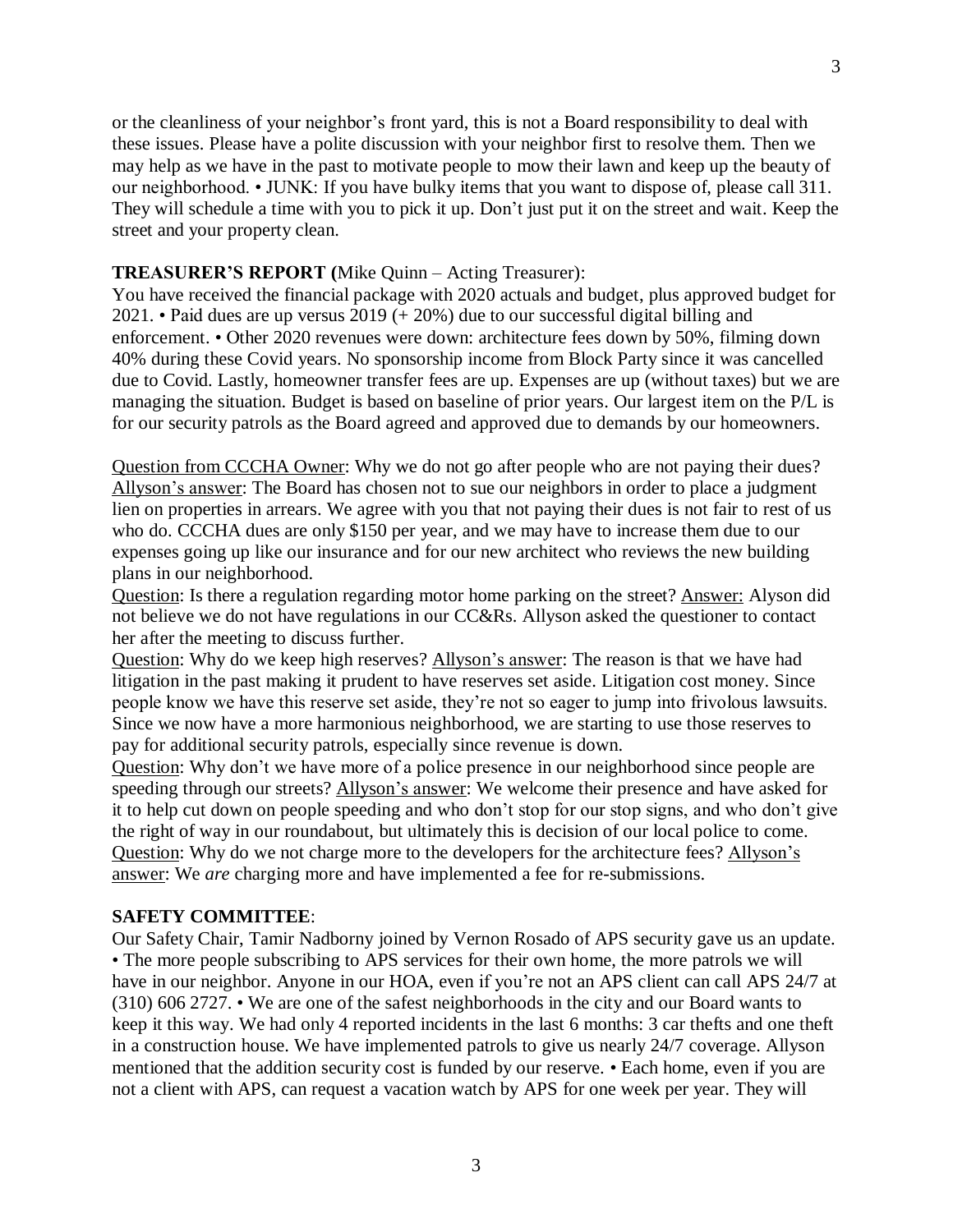pick up mail, check your house, but if you do not have a contract with them, they will not be able to enter your yard in case of an incident. They can call 911 if activity is suspicious.

Question: Queensbury circle early morning, what we can we do to stop the speeding through the roundabout? Allyson's answer: We are working with the city to implement solutions. Vernon recommended calling West LA patrol and asking them to come.

Question: I have a contract with ADT for my home; can I have APS as an adjunct security service? Tamir's answer: We will have to ask Vernon.

## **TRAFFIC COMMITTEE:**

Allyson reported on behalf of Jane Wishon: The Board is concerned as many of you are with many drivers running through stop signs throughout our neighborhood. Regarding the Queensbury roundabout, we asked the city for stop signs, but have not received any final plans. We are working with the planning and traffic departments to wrap up the plan, which will have additional limiting marks.

### **COMMUNICATIONS COMMITTEE**:

Derek advised everyone to please go to our CCCHA.org website to find upcoming events, plus the minutes to our monthly Board meetings. • Allyson said that all documents, CCCR are there to have a look at.

#### **FILMING COMMITTEE**:

Derek reported that filming revenues for 2020 were down due to the Covid pandemic. FilmLA has reported that filming is up for the  $2<sup>nd</sup>$  Quarter of 2021with over 9,700 shooting days in Los Angeles. 20 of those shooting days have been in our HOA to date with a revenue of \$23K so far in 2021. A reminder that our streets and our parkways are not our property and that production companies don't have to pay us to film on these areas. Filming on your property or in your house is all negotiable. Due to the great relationships we have formed with these production companies over the years, they donate \$1,000 a day for filming in our neighborhood. Allyson mentioned that we are using these donations for the benefit of all of us in our HOA, for instance earthquakes kits have been funded by these filming donations.

### **BLOCK PARTY COMMITTEE**:

Derek reported that our annual Block Party had to be cancelled last year due to the Covid pandemic. That was rescheduled for November 7, 2021, but now that we are dealing with the Delta variant and others, that may be postponed again until next year. We will keep you posted.

#### **LEAF BLOWERS:**

Derek reported that there has been a 1998 LA City regulation that bans the use of gasoline powered leaf blowers within 500 feet of a residence. The fine is not always enforced but it is \$100 for the gardener and a \$100 for the homeowner who employs them. A proposed California Legislation bill, AB1346, would require all gasoline blowers, trimmers, and lawn mowers to be phased out by the end of 2024. The Board has given Board Members Derek Barton and Jerry Davidson the task of finding solutions for making our HOA quieter and cleaner. They have met with the Business Development Manager of our local ACE hardware, as well as and reps from EGO and Stihl to set up a CCCHA discount for all battery-operated gardening tools for our homeowners and gardeners. A communication on this project will be forthcoming.